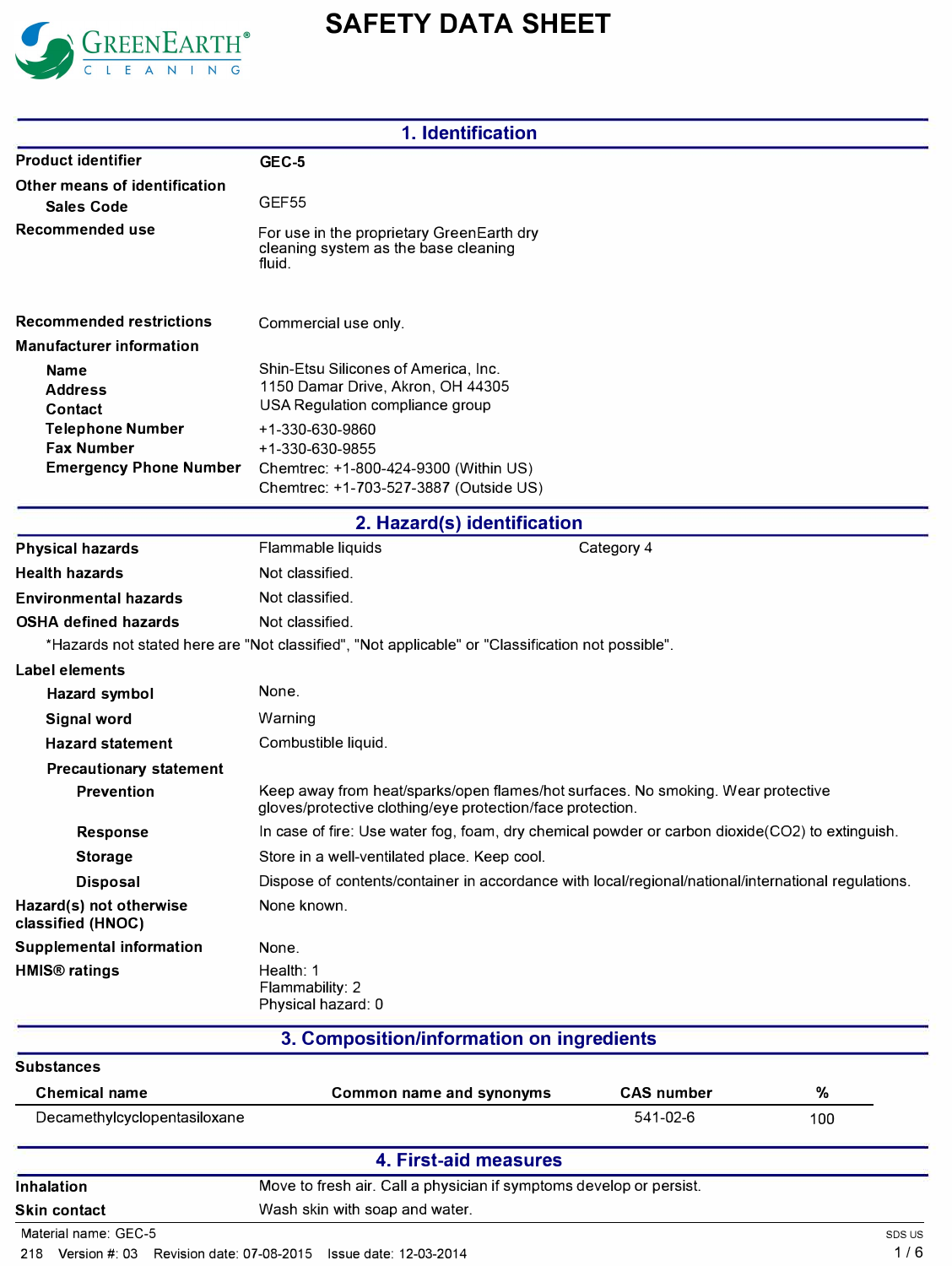| Eye contact                                                                      | Rinse immediately with plenty of water for at least 15 minutes. Get medical attention if irritation<br>develops and persists.                                                                                                                                                                                  |
|----------------------------------------------------------------------------------|----------------------------------------------------------------------------------------------------------------------------------------------------------------------------------------------------------------------------------------------------------------------------------------------------------------|
| Ingestion                                                                        | Rinse mouth. Get medical attention immediately.                                                                                                                                                                                                                                                                |
| <b>Most important</b><br>symptoms/effects, acute and<br>delayed                  | Not available.                                                                                                                                                                                                                                                                                                 |
| Indication of immediate<br>medical attention and special<br>treatment needed     | Treat symptomatically.                                                                                                                                                                                                                                                                                         |
| <b>General information</b>                                                       | Ensure that medical personnel are aware of the material(s) involved, and take precautions to<br>protect themselves.                                                                                                                                                                                            |
|                                                                                  | 5. Fire-fighting measures                                                                                                                                                                                                                                                                                      |
| Suitable extinguishing media                                                     | Water fog. Foam. Dry chemical powder. Carbon dioxide (CO2).                                                                                                                                                                                                                                                    |
| Unsuitable extinguishing<br>media                                                | Do not use a solid water stream as it may scatter and spread fire.                                                                                                                                                                                                                                             |
| Specific hazards arising from<br>the chemical                                    | By heating and fire, harmful vapors/gases may be formed.                                                                                                                                                                                                                                                       |
| Special protective equipment<br>and precautions for firefighters                 | Firefighters must use standard protective equipment including flame retardant coat, helmet,<br>gloves, rubber boots, and self-contained breathing apparatus.                                                                                                                                                   |
| <b>Fire-fighting</b><br>equipment/instructions                                   | Move containers from fire area if you can do so without risk.                                                                                                                                                                                                                                                  |
| <b>General fire hazards</b>                                                      | Combustible liquid.                                                                                                                                                                                                                                                                                            |
|                                                                                  | 6. Accidental release measures                                                                                                                                                                                                                                                                                 |
| <b>Personal precautions,</b><br>protective equipment and<br>emergency procedures | Keep unnecessary personnel away. Local authorities should be advised if significant spillages<br>cannot be contained. Ensure adequate ventilation. Wear appropriate personal protective<br>equipment.                                                                                                          |
| <b>Methods and materials for</b><br>containment and cleaning up                  | Eliminate all ignition sources (no smoking, flares, sparks, or flames in immediate area). Keep<br>combustibles (wood, paper, oil, etc.) away from spilled material.                                                                                                                                            |
|                                                                                  | Large Spills: Stop the flow of material, if this is without risk. Dike the spilled material, where this is<br>possible. Cover with plastic sheet to prevent spreading. Use a non-combustible material like<br>vermiculite, sand or earth to soak up the product and place into a container for later disposal. |
|                                                                                  | Small Spills: Wipe up with absorbent material (e.g. cloth, fleece). Clean surface thoroughly to<br>remove residual contamination.                                                                                                                                                                              |
|                                                                                  | Never return spills in original containers for re-use                                                                                                                                                                                                                                                          |
| <b>Environmental precautions</b>                                                 | Prevent further leakage or spillage if safe to do so. Avoid discharge into drains, water courses or<br>onto the ground.                                                                                                                                                                                        |
|                                                                                  | 7. Handling and storage                                                                                                                                                                                                                                                                                        |
| <b>Precautions for safe handling</b>                                             | Provide adequate ventilation. Use care in handling/storage. Keep away from open flames, hot<br>surfaces and sources of ignition. Do not smoke. Do not breathe mist or vapor.                                                                                                                                   |
| Conditions for safe storage,<br>including any incompatibilities                  | Keep away from heat, sparks and open flame. Store in cool place. Store in a well-ventilated place.<br>Keep container tightly closed. Store in a cool, dry place out of direct sunlight. Keep in original<br>container.                                                                                         |
|                                                                                  | 8. Exposure controls/personal protection                                                                                                                                                                                                                                                                       |
| <b>Occupational exposure limits</b>                                              | No exposure limits noted for ingredient(s).                                                                                                                                                                                                                                                                    |
| <b>Biological limit values</b>                                                   | No biological exposure limits noted for the ingredient(s).                                                                                                                                                                                                                                                     |
| <b>Appropriate engineering</b><br>controls                                       | Explosion-proof general and local exhaust ventilation. Provide eyewash station.                                                                                                                                                                                                                                |
|                                                                                  | Individual protection measures, such as personal protective equipment                                                                                                                                                                                                                                          |
| <b>Eye/face protection</b>                                                       | Tightly sealed safety glasses according to EN 166.                                                                                                                                                                                                                                                             |
| <b>Skin protection</b><br><b>Hand protection</b>                                 | Wear protective gloves.                                                                                                                                                                                                                                                                                        |
| <b>Other</b>                                                                     | Wear suitable protective clothing.                                                                                                                                                                                                                                                                             |
| <b>Respiratory protection</b>                                                    | No personal respiratory protective equipment normally required.                                                                                                                                                                                                                                                |

Material name: GEC-5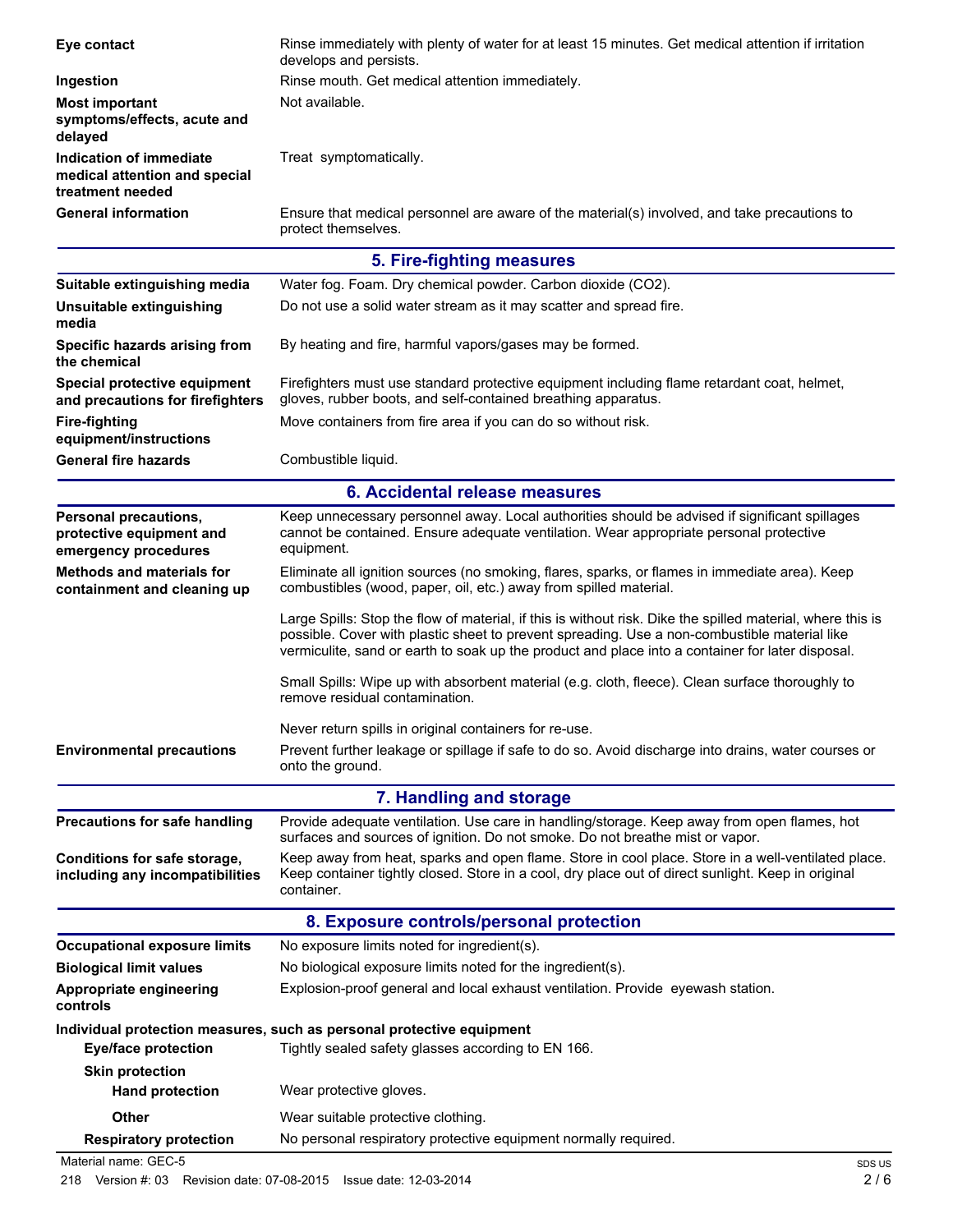#### **General hygiene considerations**

Wash hands before breaks and immediately after handling the product. Handle in accordance with good industrial hygiene and safety practice.

# **9. Physical and chemical properties**

| <b>Appearance</b> |
|-------------------|

| Information on likely routes of exposure                  |                                                                                                                                                                                                                                               |
|-----------------------------------------------------------|-----------------------------------------------------------------------------------------------------------------------------------------------------------------------------------------------------------------------------------------------|
|                                                           | <b>11. Toxicological information</b>                                                                                                                                                                                                          |
| <b>Hazardous decomposition</b><br>products                | Thermal breakdown of this product during fire or very high heat condition may evolve the following<br>hazardous decomposition product:<br>Carbon oxides and traces of incompletely burned carbon compounds. Silicon dioxide.<br>Formaldehyde. |
| Incompatible materials                                    | Strong oxidizing agents.                                                                                                                                                                                                                      |
| <b>Conditions to avoid</b>                                | None known.                                                                                                                                                                                                                                   |
| <b>Possibility of hazardous</b><br>reactions              | Hazardous polymerization does not occur.                                                                                                                                                                                                      |
| <b>Chemical stability</b>                                 | Stable at normal conditions.                                                                                                                                                                                                                  |
| <b>Reactivity</b>                                         | No hazardous reaction known under normal conditions of use, storage and transport.                                                                                                                                                            |
|                                                           | 10. Stability and reactivity                                                                                                                                                                                                                  |
| <b>Viscosity</b>                                          | 4 mm2/s (25 °C)                                                                                                                                                                                                                               |
| <b>Decomposition temperature</b>                          | Not available.                                                                                                                                                                                                                                |
| <b>Auto-ignition temperature</b>                          | about 400°C (752°F)                                                                                                                                                                                                                           |
| (n-octanol/water)                                         |                                                                                                                                                                                                                                               |
| <b>Solubility (water)</b><br><b>Partition coefficient</b> | Not soluble (<1 ppm)<br>5.2                                                                                                                                                                                                                   |
| Solubility(ies)                                           |                                                                                                                                                                                                                                               |
| <b>Relative density</b>                                   | 0.96(25 °C)                                                                                                                                                                                                                                   |
| <b>Vapor density</b>                                      | $> 1$ (air=1)                                                                                                                                                                                                                                 |
| Vapor pressure                                            | 0.13 kPa ( $20 °C$ )                                                                                                                                                                                                                          |
| Explosive limit - upper (%)                               | Not available.                                                                                                                                                                                                                                |
| Explosive limit - lower (%)                               | Not available.                                                                                                                                                                                                                                |
| <b>Flammability limit - upper</b><br>$(\% )$              | No data                                                                                                                                                                                                                                       |
| <b>Flammability limit - lower</b><br>(%)                  | No data                                                                                                                                                                                                                                       |
| Upper/lower flammability or explosive limits              |                                                                                                                                                                                                                                               |
| <b>Flammability (solid, gas)</b>                          | Not available.                                                                                                                                                                                                                                |
| <b>Evaporation rate</b>                                   | < 1 (Butyl Acetate=1)                                                                                                                                                                                                                         |
| <b>Flash point</b>                                        | 170.6 °F (77 °C) Closed Cup                                                                                                                                                                                                                   |
| Initial boiling point and boiling<br>range                | 410 °F (210 °C)                                                                                                                                                                                                                               |
| Melting point/freezing point                              | -36.4 °F (-38 °C)                                                                                                                                                                                                                             |
| рH                                                        | Not available.                                                                                                                                                                                                                                |
| <b>Odor threshold</b>                                     | Not available.                                                                                                                                                                                                                                |
| Odor                                                      | Slight odor.                                                                                                                                                                                                                                  |
| Color                                                     | Colorless, Clear.                                                                                                                                                                                                                             |
| Form                                                      | Liquid.                                                                                                                                                                                                                                       |

| <u>liorination on likely routes of exposure</u> |                                                |  |
|-------------------------------------------------|------------------------------------------------|--|
| Ingestion                                       | No significant effects are expected.           |  |
| <b>Inhalation</b>                               | No significant effects are expected.           |  |
| <b>Skin contact</b>                             | No significant effects are expected.           |  |
| Eye contact                                     | May cause transitional slight eyes irritation. |  |
|                                                 |                                                |  |

Material name: GEC-5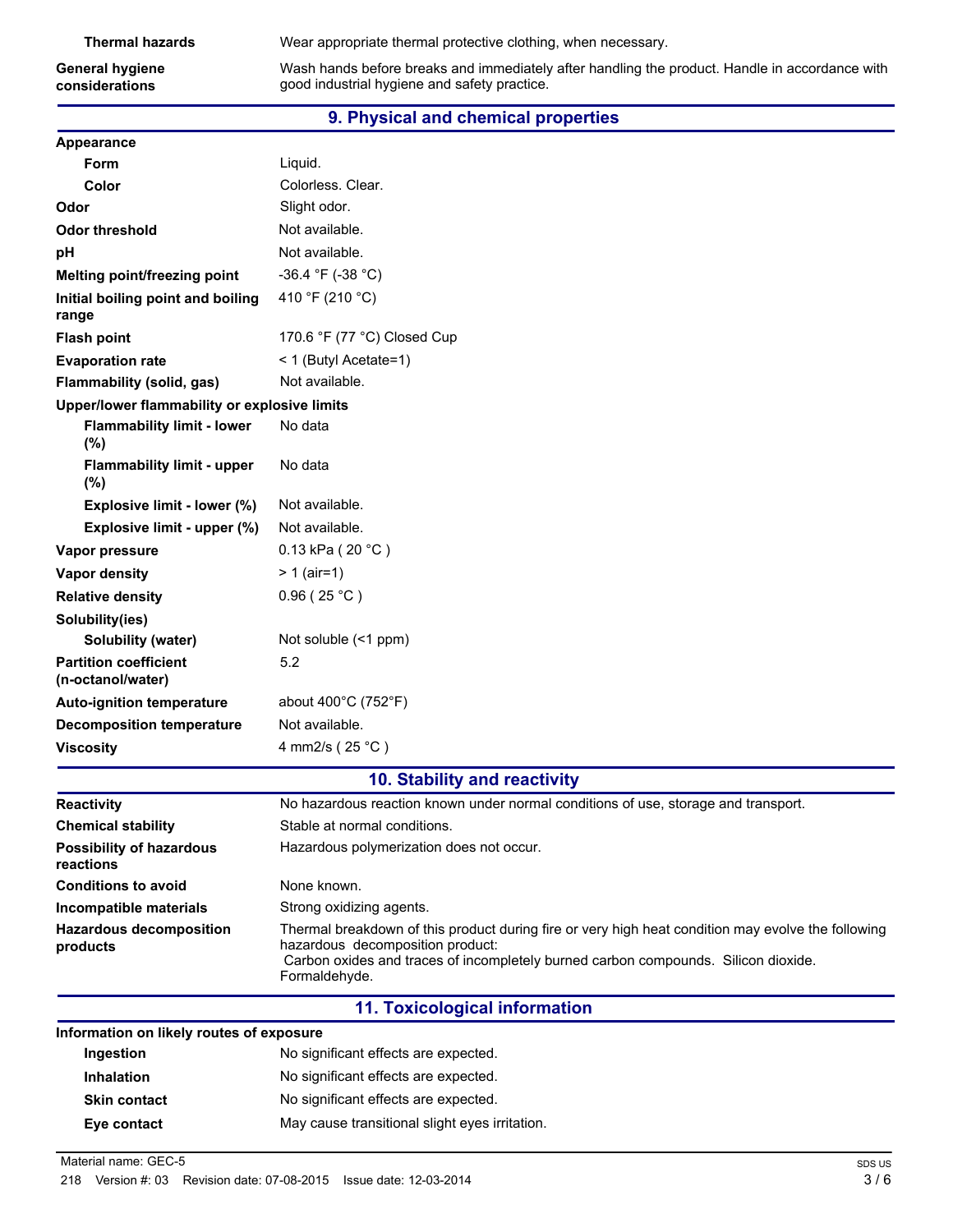**Symptoms related to the physical, chemical and toxicological characteristics** Not available.

### **Information on toxicological effects**

| <b>Acute toxicity</b>                                        |                                                                                                                                                                                                                                                                                                                                                                                                                                                                                                                                                                                                                         |                                                   |
|--------------------------------------------------------------|-------------------------------------------------------------------------------------------------------------------------------------------------------------------------------------------------------------------------------------------------------------------------------------------------------------------------------------------------------------------------------------------------------------------------------------------------------------------------------------------------------------------------------------------------------------------------------------------------------------------------|---------------------------------------------------|
| <b>Product</b>                                               | <b>Species</b>                                                                                                                                                                                                                                                                                                                                                                                                                                                                                                                                                                                                          | <b>Test Results</b>                               |
| Decamethylcyclopentasiloxane (CAS 541-02-6)                  |                                                                                                                                                                                                                                                                                                                                                                                                                                                                                                                                                                                                                         |                                                   |
| Acute                                                        |                                                                                                                                                                                                                                                                                                                                                                                                                                                                                                                                                                                                                         |                                                   |
| Inhalation                                                   |                                                                                                                                                                                                                                                                                                                                                                                                                                                                                                                                                                                                                         |                                                   |
| <b>LC50</b>                                                  | Rat                                                                                                                                                                                                                                                                                                                                                                                                                                                                                                                                                                                                                     | > 5000 mg/m3/hr (Estimated by similar<br>product) |
| Oral                                                         |                                                                                                                                                                                                                                                                                                                                                                                                                                                                                                                                                                                                                         |                                                   |
| LD50                                                         | Rat                                                                                                                                                                                                                                                                                                                                                                                                                                                                                                                                                                                                                     | > 5000 mg/kg                                      |
| <b>Skin corrosion/irritation</b>                             | Patch Test(24Hr/Open) : Almost negative.                                                                                                                                                                                                                                                                                                                                                                                                                                                                                                                                                                                |                                                   |
| Serious eye damage/eye<br>irritation                         | EYE-RABBIT: MILD                                                                                                                                                                                                                                                                                                                                                                                                                                                                                                                                                                                                        |                                                   |
| <b>Respiratory or skin sensitization</b>                     |                                                                                                                                                                                                                                                                                                                                                                                                                                                                                                                                                                                                                         |                                                   |
| <b>Respiratory sensitization</b>                             | Not available.                                                                                                                                                                                                                                                                                                                                                                                                                                                                                                                                                                                                          |                                                   |
| <b>Skin sensitization</b>                                    | No evidence of sensitization                                                                                                                                                                                                                                                                                                                                                                                                                                                                                                                                                                                            |                                                   |
| Germ cell mutagenicity                                       | Negative(Bacteria)                                                                                                                                                                                                                                                                                                                                                                                                                                                                                                                                                                                                      |                                                   |
| Carcinogenicity                                              | This product is not considered to be a carcinogen by IARC, ACGIH, NTP, or OSHA.                                                                                                                                                                                                                                                                                                                                                                                                                                                                                                                                         |                                                   |
|                                                              | OSHA Specifically Regulated Substances (29 CFR 1910.1001-1050)                                                                                                                                                                                                                                                                                                                                                                                                                                                                                                                                                          |                                                   |
| Not listed.                                                  |                                                                                                                                                                                                                                                                                                                                                                                                                                                                                                                                                                                                                         |                                                   |
| <b>Reproductive toxicity</b>                                 | Not available.                                                                                                                                                                                                                                                                                                                                                                                                                                                                                                                                                                                                          |                                                   |
| Specific target organ toxicity -<br>single exposure          | Not available.                                                                                                                                                                                                                                                                                                                                                                                                                                                                                                                                                                                                          |                                                   |
| Specific target organ toxicity -<br>repeated exposure        | Repeated inhalation or oral exposure of mice and rats to decamethylcyclopentasiloxane produced<br>an increase in liver size. No gross histopathological or significant clinical chemistry effects were<br>observed. An increase in liver metabolizing enzymes, as well as a transient increase in the<br>number of normal cells (hyperplasia) followed by an increase in cell size (hypertrophy) were<br>determined to be the underlying causes of the liver enlargement. The biochemical mechanisms<br>producing these effects are highly sensitive in rodents, while similar mechanisms in humans are<br>insensitive. |                                                   |
| <b>Aspiration hazard</b>                                     | Not available.                                                                                                                                                                                                                                                                                                                                                                                                                                                                                                                                                                                                          |                                                   |
|                                                              | <b>12. Ecological information</b>                                                                                                                                                                                                                                                                                                                                                                                                                                                                                                                                                                                       |                                                   |
| <b>Ecotoxicity</b>                                           | No ecotoxicity data noted for the ingredient(s).                                                                                                                                                                                                                                                                                                                                                                                                                                                                                                                                                                        |                                                   |
| <b>Persistence and degradability</b>                         | No evidence of biodegradation. Vapor undergoes indirectly photolysis in the troposphere.                                                                                                                                                                                                                                                                                                                                                                                                                                                                                                                                |                                                   |
| <b>Bioaccumulative potential</b>                             | May cause bioaccumulation.                                                                                                                                                                                                                                                                                                                                                                                                                                                                                                                                                                                              |                                                   |
| <b>Mobility in soil</b>                                      | Not available.                                                                                                                                                                                                                                                                                                                                                                                                                                                                                                                                                                                                          |                                                   |
| Other adverse effects                                        | Not available.                                                                                                                                                                                                                                                                                                                                                                                                                                                                                                                                                                                                          |                                                   |
|                                                              | <b>13. Disposal considerations</b>                                                                                                                                                                                                                                                                                                                                                                                                                                                                                                                                                                                      |                                                   |
| <b>Disposal instructions</b>                                 | Follow applicable Federal, State and Local regulations.                                                                                                                                                                                                                                                                                                                                                                                                                                                                                                                                                                 |                                                   |
|                                                              | <b>14. Transport information</b>                                                                                                                                                                                                                                                                                                                                                                                                                                                                                                                                                                                        |                                                   |
| <b>DOT</b>                                                   |                                                                                                                                                                                                                                                                                                                                                                                                                                                                                                                                                                                                                         |                                                   |
| <b>UN number</b>                                             | NA1993                                                                                                                                                                                                                                                                                                                                                                                                                                                                                                                                                                                                                  |                                                   |
| UN proper shipping name<br><b>Transport hazard class(es)</b> | Combustible liquid, n.o.s. (Organosiloxane)                                                                                                                                                                                                                                                                                                                                                                                                                                                                                                                                                                             |                                                   |
| <b>Class</b>                                                 | Combustible liq                                                                                                                                                                                                                                                                                                                                                                                                                                                                                                                                                                                                         |                                                   |
| <b>Subsidiary risk</b>                                       |                                                                                                                                                                                                                                                                                                                                                                                                                                                                                                                                                                                                                         |                                                   |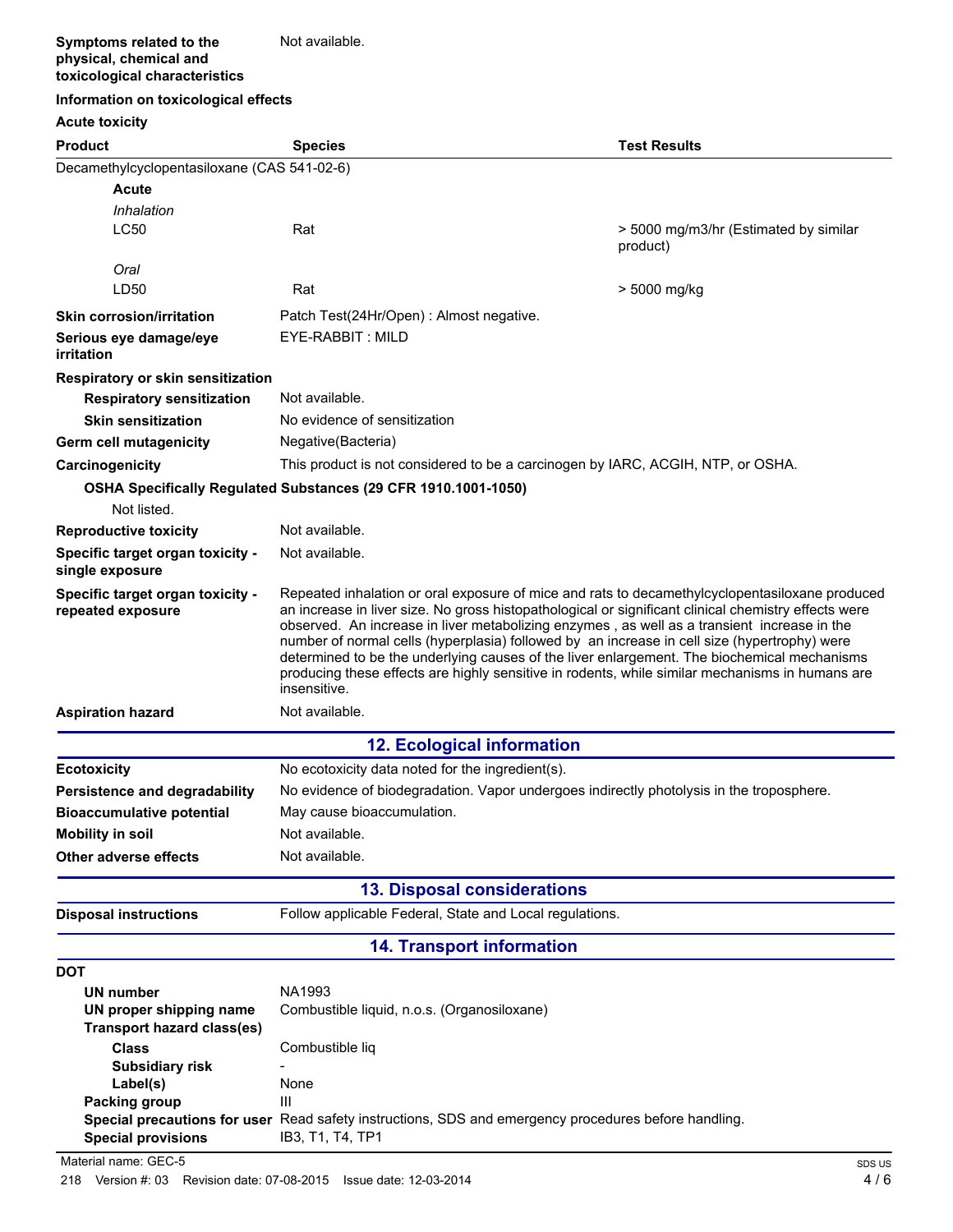| <b>Packaging exceptions</b> | 150                                                                                   |
|-----------------------------|---------------------------------------------------------------------------------------|
| Packaging non bulk          | 203                                                                                   |
| Packaging bulk              | 241                                                                                   |
|                             | REGULATED IN TRANSPORT for packages of greater than 119 gallons or 450 liters volume. |

#### **IATA**

Not regulated as dangerous goods.

#### **IMDG**

Not regulated as dangerous goods.

**Transport in bulk according to** This product is not intended to be transported in bulk. **Annex II of MARPOL 73/78 and the IBC Code**



# **15. Regulatory information**

**US federal regulations** This product is a "Hazardous Chemical" as defined by the OSHA Hazard Communication Standard, 29 CFR 1910.1200. All components are on the U.S. EPA TSCA Inventory List.

**OSHA Specifically Regulated Substances (29 CFR 1910.1001-1050)** Not listed.

**Superfund Amendments and Reauthorization Act of 1986 (SARA)**

**SARA 313 (TRI reporting)**

#### **US state regulations**

**US. Massachusetts RTK - Substance List**

Not regulated.

- **US. New Jersey Worker and Community Right-to-Know Act**
	- Not listed.
- **US. Pennsylvania Worker and Community Right-to-Know Law**
- Not listed.
- **US. Rhode Island RTK**

Not regulated.

**US. California Proposition 65**

California Safe Drinking Water and Toxic Enforcement Act of 1986 (Proposition 65): This material is not known to contain any chemicals currently listed as carcinogens or reproductive toxins.

## **International Inventories**

| Country(s) or region | Inventory name                                                            | On inventory (yes/no)* |
|----------------------|---------------------------------------------------------------------------|------------------------|
| Australia            | Australian Inventory of Chemical Substances (AICS)                        | Yes                    |
| Canada               | Domestic Substances List (DSL)                                            | Yes                    |
| Canada               | Non-Domestic Substances List (NDSL)                                       | <b>No</b>              |
| China                | Inventory of Existing Chemical Substances in China (IECSC)                | Yes                    |
| Europe               | European Inventory of Existing Commercial Chemical<br>Substances (EINECS) | Yes                    |
| Europe               | European List of Notified Chemical Substances (ELINCS)                    | No                     |
| Japan                | Inventory of Existing and New Chemical Substances (ENCS)                  | Yes                    |